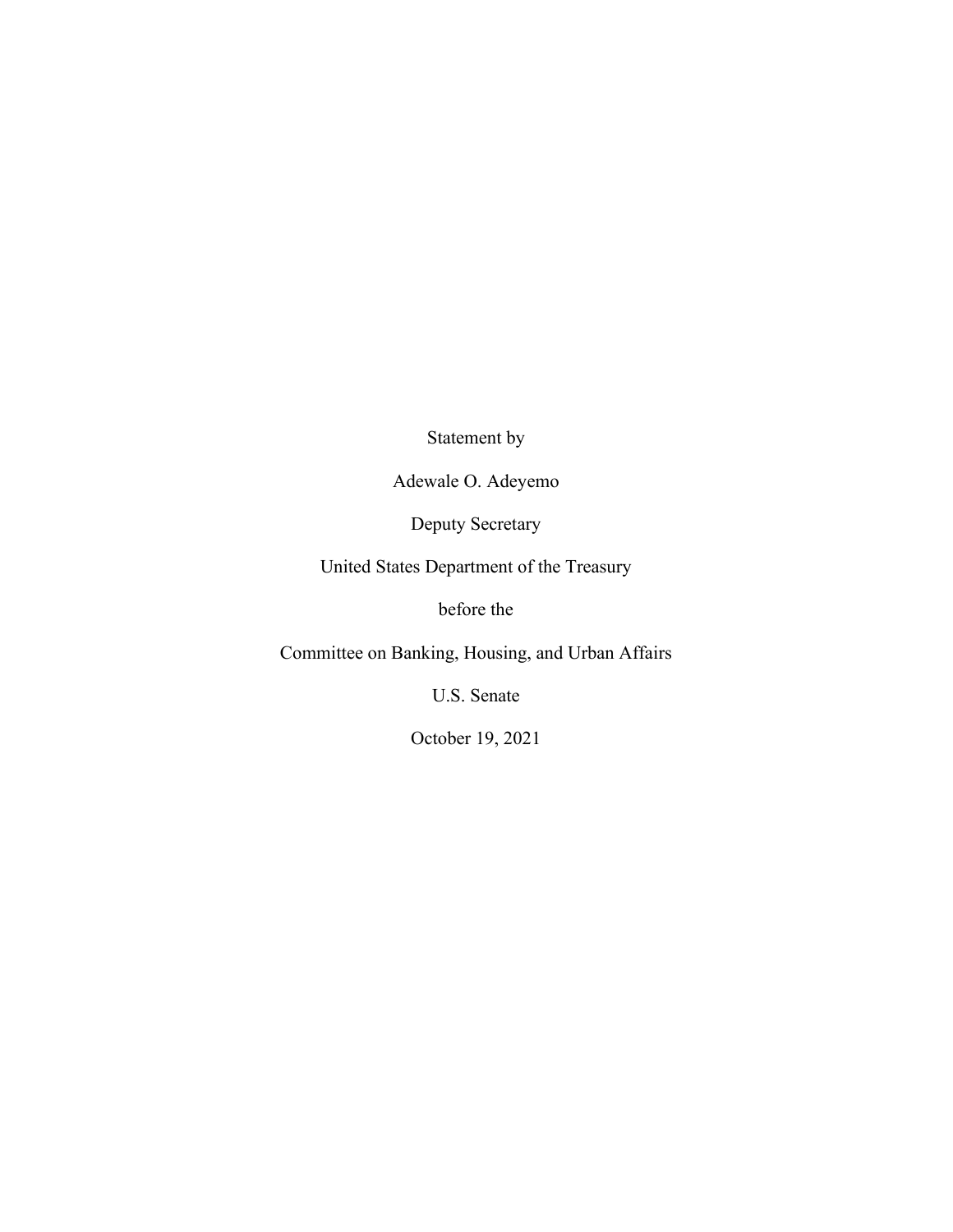Chairman Brown, Ranking Member Toomey, and Members of the Committee, thank you for giving me the opportunity to speak to you today about the National Advisory Council on International Monetary and Financial Policies (NAC) report to Congress, the Treasury Department's priorities, and our outlook for the global financial system.

The NAC report focuses on U.S. involvement with international financial institutions (IFIs) that represent part of our nation's legacy of leadership in international economic affairs. The Bretton Woods Institutions—the International Monetary Fund (IMF) and World Bank were founded in the aftermath of World War II to help rebuild and stabilize the global economy. Working through these institutions, the United States helped establish an international economic system that supported historic growth during the second half of the twentieth century. From 1950 to 2000, for example, the volume of [world trade](https://www.wto.org/english/res_e/statis_e/trade_evolution_e/evolution_trade_wto_e.htm) increased to more than twenty-one times its size in 1950, delivering prosperity to millions of people around the world.

Today, the IFIs advance American interests by fighting poverty, supporting robust and inclusive global growth, combating climate change, and promoting stable and transparent markets around the world. They also play a critical role in marshalling global economic resources in times of crisis. This past year, as COVID-19 ravaged economies around the world, numerous international financial institutions took up the mantle of fighting the pandemic. In 2020, the IMF approved more than \$100 billion in emergency lending, concessional financing, debt service relief, and precautionary support to fund pandemic response and economic recovery efforts, while the World Bank Group offered more than \$42 billion in financing to fight the virus. In addition, this year the IMF approved a historic \$650 billion allocation of Special Drawing Rights to support global liquidity and spur recovery from the pandemic. We know that COVID-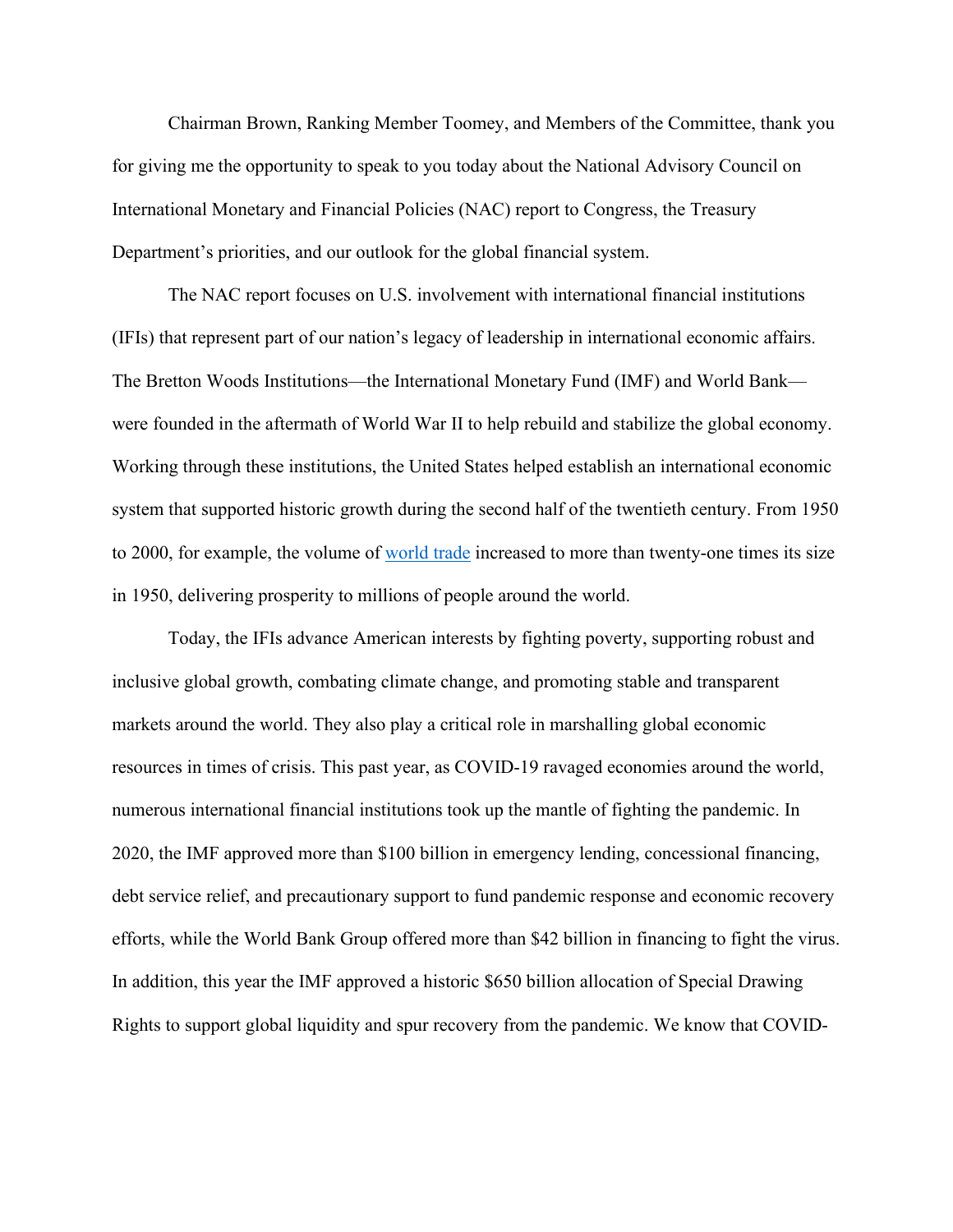19 does not respect borders or boundaries. We must continue to fight this virus globally, with all of our policy tools and the resources of the international financial institutions.

The IMF and World Bank form the core of an international financial architecture that is consistent with our economic interest. It is no accident that the U.S. economy is the largest in the world, that our financial markets are the deepest and the most liquid, and that the dollar is the world's reserve currency. Our economic success is the result of the policy choices we made coming out of World War II, alongside the hard work and determination of the American people. The IFIs have played a key role in reinforcing these choices and strengthening the global economy by supporting market development, promoting strong institutions and good governance, and encouraging efforts to protect vulnerable populations around the world, including minority groups like the LGBTQI+ community. Maintaining our leading economic position will require us to make a number of critical policy choices to adapt this architecture to the needs of the  $21<sup>st</sup>$  century economy.

Our work to reform the international tax system represents an important step in that process. Today, the global minimum tax rate on multinational corporations is zero. Too often, countries compete over who can offer the lowest tax rate rather than who has the most innovative ideas, the strongest workforce, or the best infrastructure. This dynamic has led companies to move production and jobs offshore to take advantage of tax loopholes, increasing their profits at the expense of American workers. We are on the precipice of changing that. In response to Secretary Yellen's leadership, more than 135 countries have signed onto a reform framework that would set a global minimum tax of at least 15 percent and put in place rules to minimize tax avoidance and ensure corporations pay their fair share.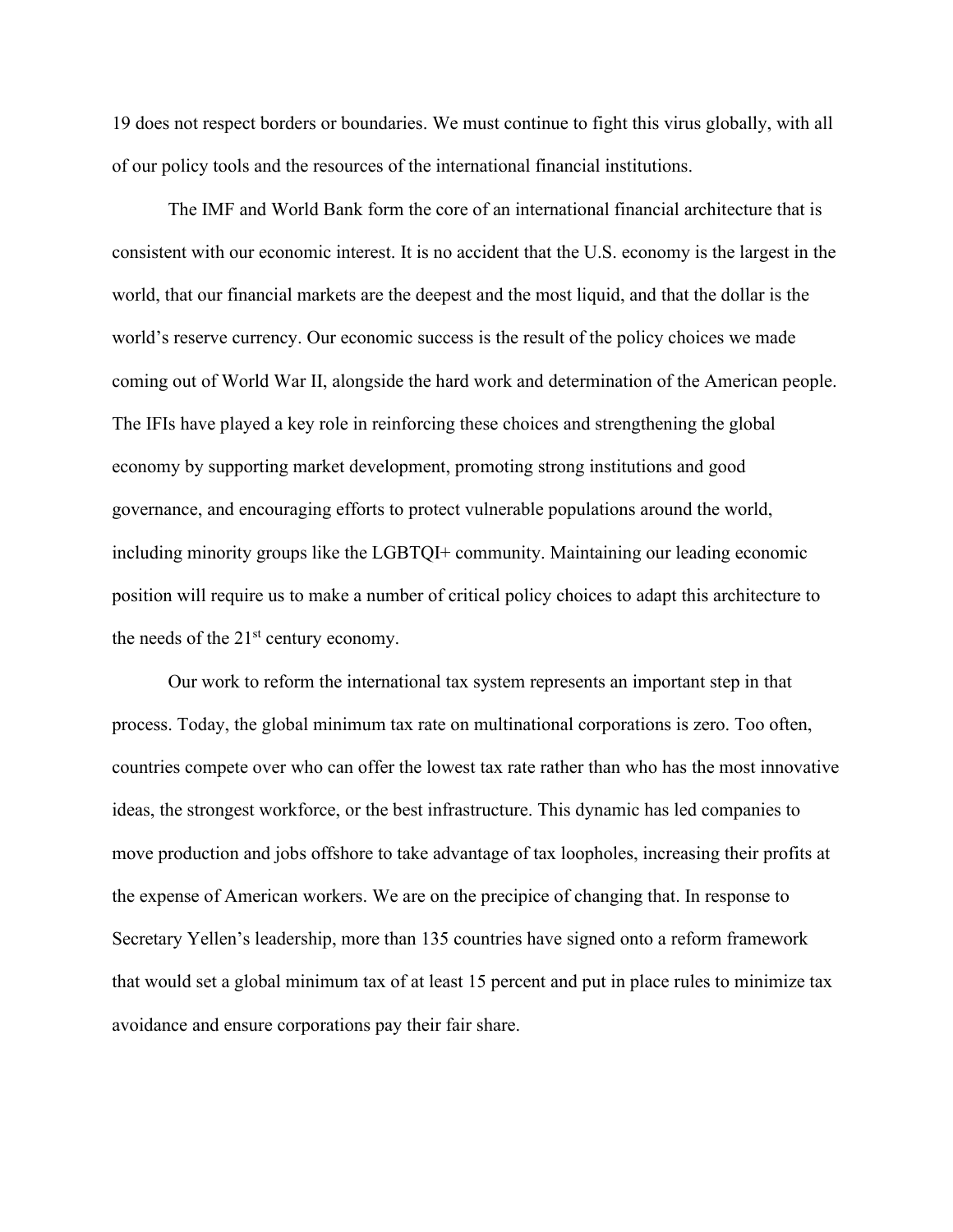America's interest in a strong, stable, and rules-based global economy is also deeply entwined with our foreign policy and national security interests. Our economic objectives cannot succeed if the international financial system facilitates the illicit flow of funds to oppressive regimes, terrorist groups, cyber criminals, and other malign actors. Bearing this in mind, Secretary Yellen requested a review of Treasury's use of sanctions since the terrorist attacks of September 11, 2001. An important finding of this review is that, in light of the growing interconnectedness of global finance, trade, and supply chains, it is critical that Treasury use a rigorous framework to guide its recommendations on imposition of economic and financial sanctions. The review also recommended a number of strategic, operational, and procedural actions to help preserve and enhance this tool.

First, whenever possible, we as an Administration must use sanctions in coordination and collaboration with our allies, taking advantage of the greater impact that comes from acting together. While we can inflict significant economic costs unilaterally, multilateral action brings advantages that cannot be achieved without cooperation: broad condemnation and a clear signal that other economies will not offer targets the opportunity to evade our sanctions.

Second, Treasury must modernize its sanctions infrastructure, technology, and workforce to adapt to evolving threats from cybercriminals, ransomware, and others. Third, we must take further steps to minimize the collateral costs of sanctions. This includes costs on domestic groups, like small businesses and community banks, as well as international ones, such as populations in sanctioned jurisdictions struggling to access legitimate humanitarian aid. Intelligence and facts on the ground must be placed at the center of our decision-making, informing our pursuit of these objectives.